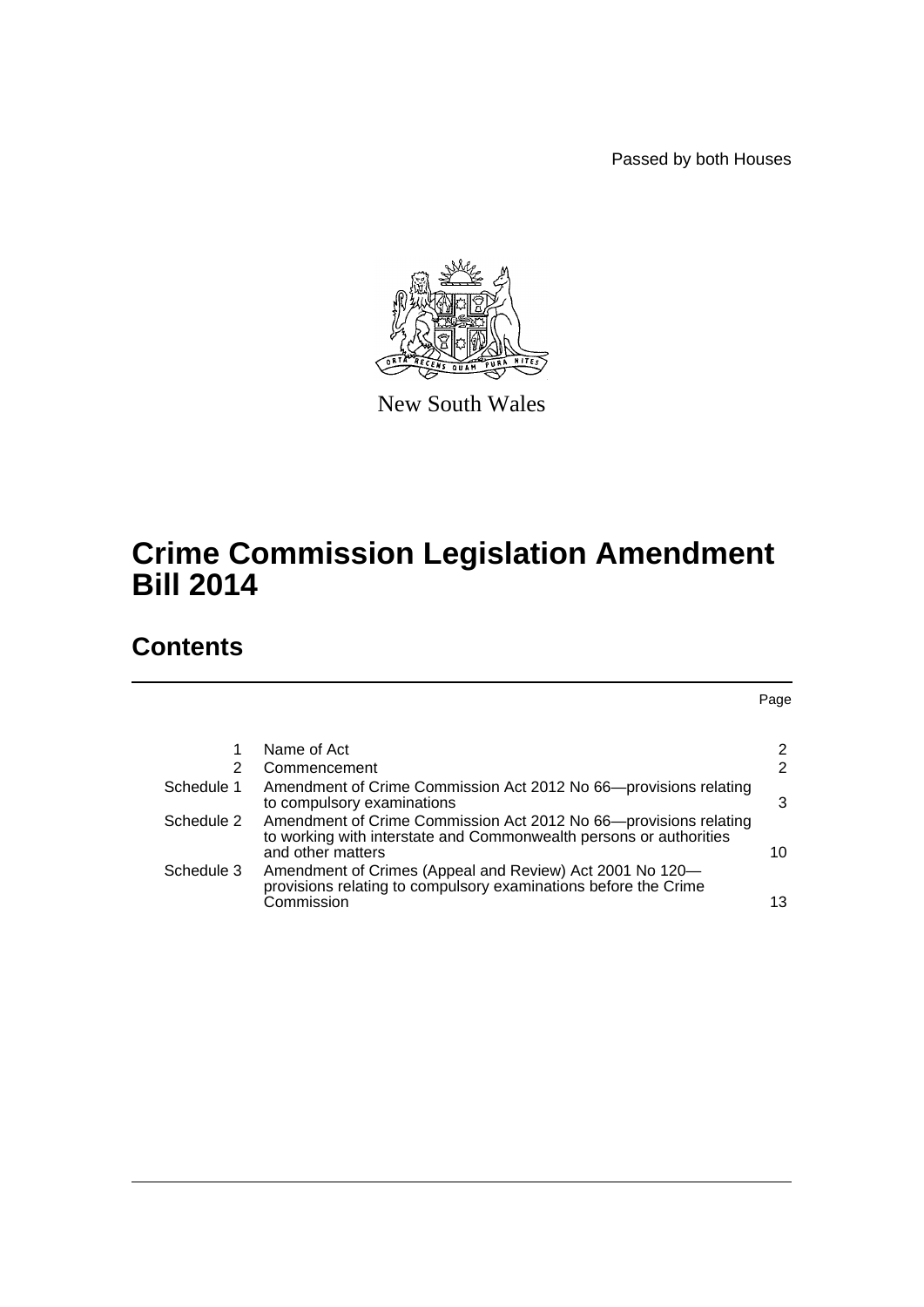*I certify that this public bill, which originated in the Legislative Assembly, has finally passed the Legislative Council and the Legislative Assembly of New South Wales.*

> *Clerk of the Legislative Assembly. Legislative Assembly, Sydney,* , 2014



New South Wales

# **Crime Commission Legislation Amendment Bill 2014**

Act No , 2014

An Act to amend the *Crime Commission Act 2012* with respect to the Crime Commission's powers to obtain evidence by way of compulsory examinations and the disclosure of evidence so obtained by the Commission, investigations by the Crime Commission in co-operation with external persons and authorities and other miscellaneous matters; and to amend the *Crimes (Appeal and Review) Act 2001* to limit certain appeals relating to Crime Commission examinations and evidence.

*I have examined this bill and find it to correspond in all respects with the bill as finally passed by both Houses.*

*Assistant Speaker of the Legislative Assembly.*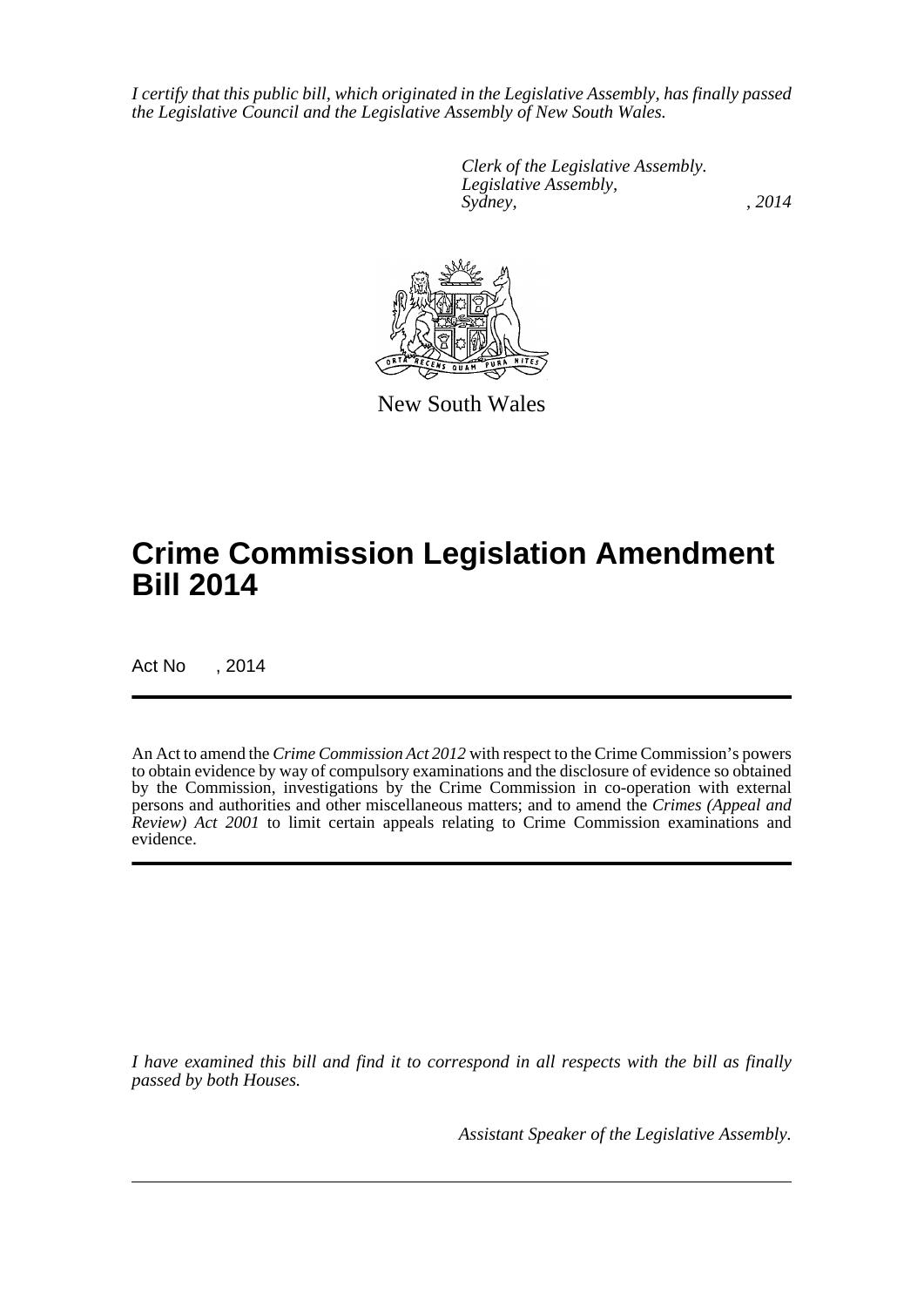# <span id="page-2-0"></span>**The Legislature of New South Wales enacts:**

# **1 Name of Act**

This Act is the *Crime Commission Legislation Amendment Act 2014*.

# <span id="page-2-1"></span>**2 Commencement**

This Act commences on the date of assent to this Act.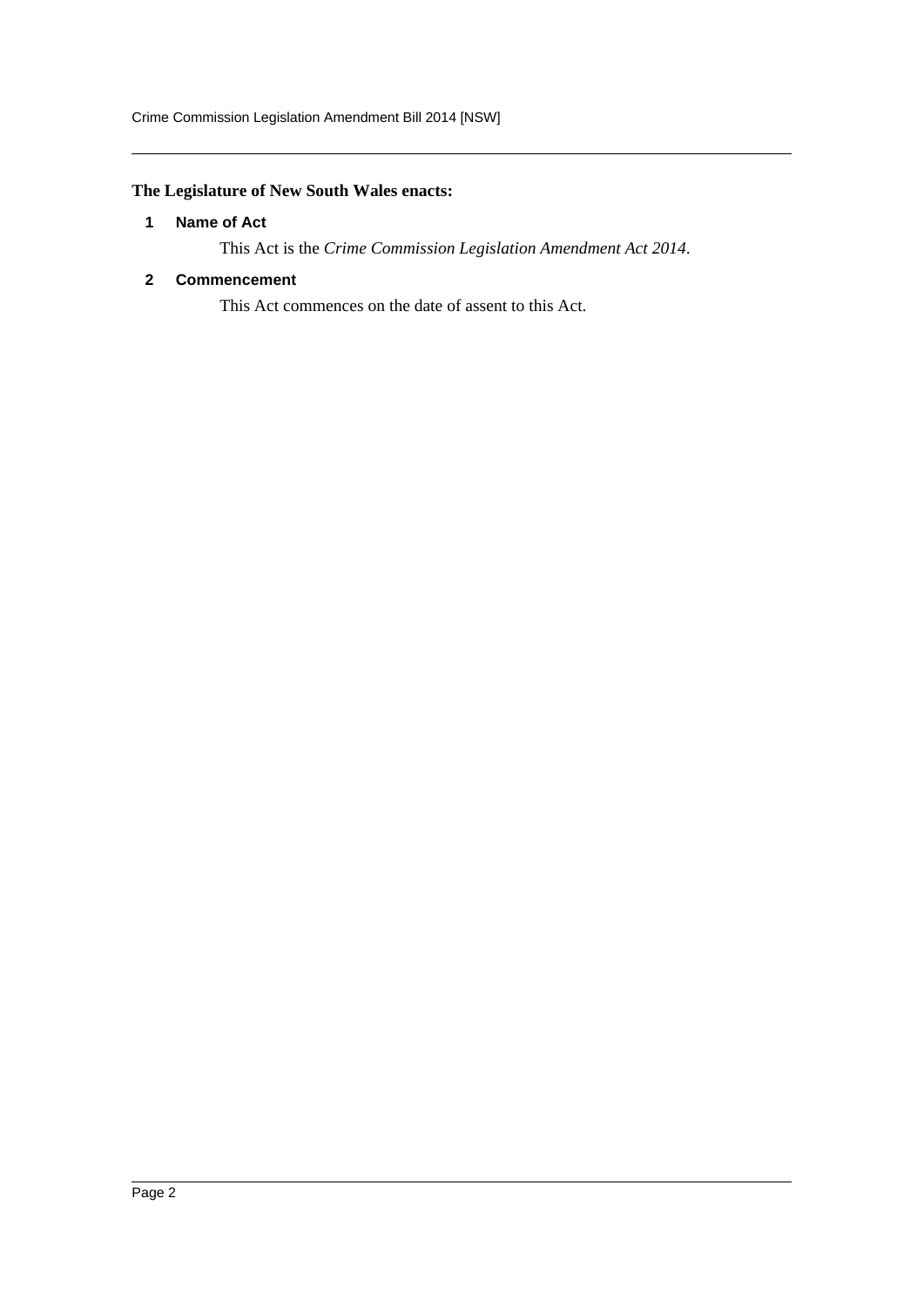# <span id="page-3-0"></span>**Schedule 1 Amendment of Crime Commission Act 2012 No 66—provisions relating to compulsory examinations**

# **[1] Section 4 Interpretation**

Insert in alphabetical order in section 4 (1):

*current charge*—see subsection (1B).

*member of an investigative agency* includes an officer or employee of, or any person otherwise engaged by or acting for or on behalf of, an investigative agency.

### *prosecutor* means:

- (a) the Director of Public Prosecutions or a delegate of the Director of Public Prosecutions, or
- (b) a police officer, or
- (c) any other person acting in a public official capacity or a private capacity,

who is responsible for the conduct of a prosecution, and includes a reference to an Australian legal practitioner representing a person referred to in paragraphs (a)–(c).

# **[2] Section 4 (1A) and (1B)**

Insert after section 4 (1):

- (1A) For the purposes of this Act, a person who is not physically present at a hearing or a part of a hearing before the Commission is taken to be present at a hearing or a part of a hearing if either:
	- (a) the person:
		- (i) views the hearing or part of the hearing, while it is occurring, by observing it from a concealed position (such as behind a glass partition), or by means of closed circuit television, or by any other means, and
		- (ii) can hear or otherwise understand anything being said or demonstrated while viewing the hearing or the part of the hearing, or
	- (b) the person hears or otherwise understands anything being said or demonstrated during the hearing or part of the hearing, while it is occurring, by means of an electronic system or by any other means, without viewing it.
- (1B) For the purposes of this Act, a person is the subject of a *current charge* for an offence if:
	- (a) the person has been charged with the offence and the charge has not been withdrawn, and
	- (b) any proceedings for the offence or any appeal against a court's decision on the offence are pending or not concluded, and
	- (c) the time for making any appeal or further appeal against a court's decision on the offence has not expired or the appeal has not been withdrawn, and
	- (d) a court has not made an order having the effect of granting a permanent stay of proceedings for the offence or any order so made ceases to have that effect.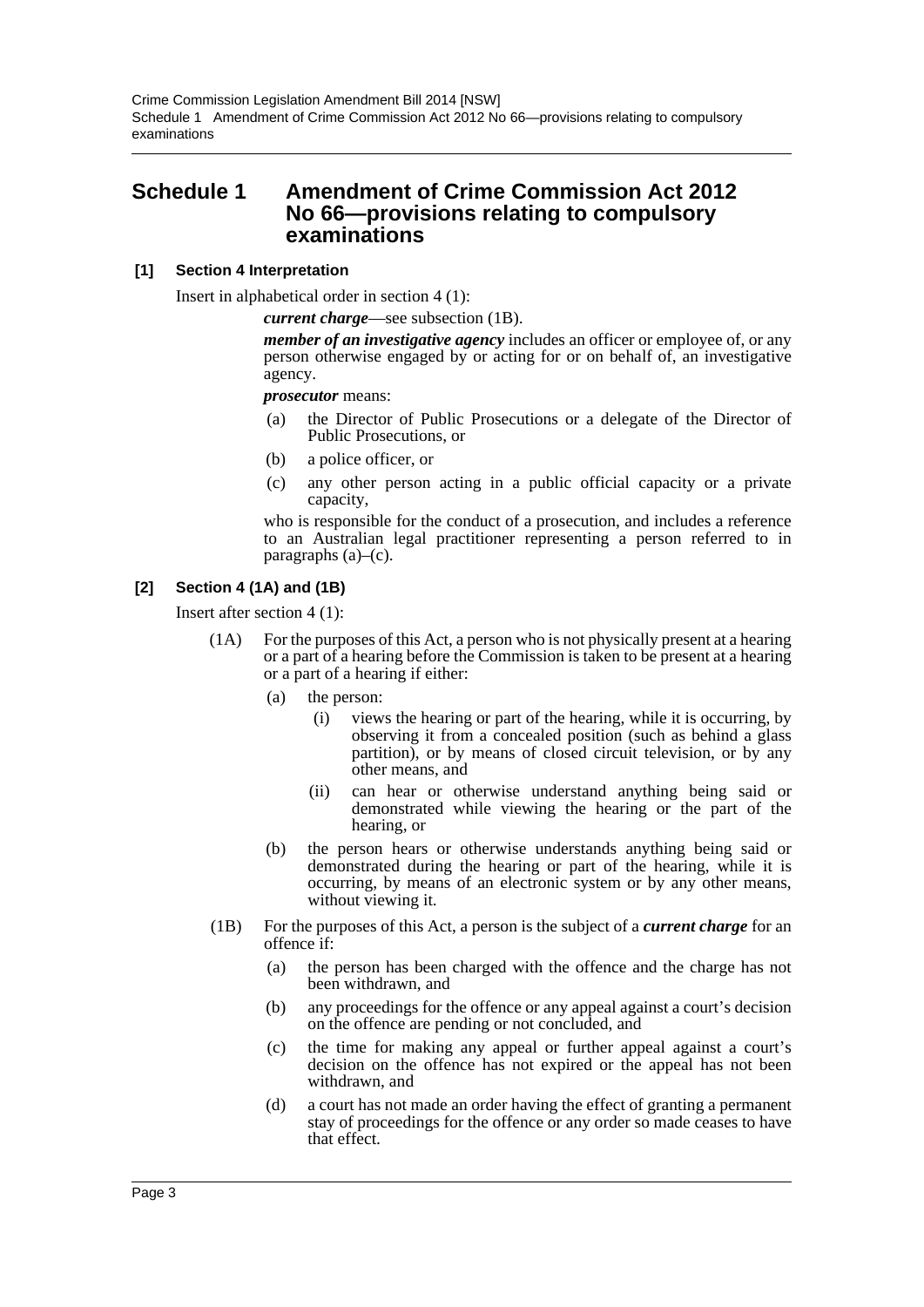Crime Commission Legislation Amendment Bill 2014 [NSW] Schedule 1 Amendment of Crime Commission Act 2012 No 66—provisions relating to compulsory examinations

### **[3] Section 21 Hearings to be held in private**

Insert "(subject to section 21A)" after "may" where firstly occurring in section 21 (1).

# **[4] Section 21 (4) and (5)**

Insert at the end of section 21:

- (4) A direction must not be given under subsection (1) permitting a person to be present during a hearing or part of a hearing while a witness is giving evidence, unless before the direction is given:
	- (a) the witness is informed that it is proposed that the person be present, and
	- (b) the witness has an opportunity to comment on the person being present.
- (5) To avoid doubt, a person does not cease to be entitled to be present at a hearing or a part of the hearing if:
	- (a) the Commission fails to comply with subsection (4), or
	- (b) a witness comments adversely on the presence of the person under subsection (4) (b).

### **[5] Section 21A**

Insert after section 21:

#### **21A Provisions relating to directions as to presence at hearings**

- (1) This section applies where a hearing before the Commission involves a person (the *charged person*) who is the subject of a current charge for an offence.
- (2) A direction must not be given under section 21 for a person to be present during any part of the hearing that involves the charged person, unless the Commission or person presiding at the Commission is of the opinion that the presence of the first mentioned person is reasonably necessary to assist the Commission to exercise its functions properly.
- (3) A direction must not be given under section 21 for a person to be present at any part of the hearing while the charged person is being questioned about the subject matter of the offence, if the first mentioned person is a member of an investigative agency and is involved in the investigation of the charged person in relation to the offence.

### **[6] Part 2, Division 6A**

Insert after Division 6 of Part 2:

# **Division 6A Evidence of accused persons**

#### **35A Leave of Supreme Court to take evidence from accused person about the offence**

- (1) This section applies to a person who is the subject of a current charge for an offence, and relates to the taking of evidence from the person in relation to the subject matter of the offence.
- (2) The person cannot be:
	- (a) questioned under section 24 at a hearing before the Commission, or
	- (b) required under section 24 or 29 to produce a document or thing,

in relation to matters relating to the subject matter of the offence without the leave of the Supreme Court.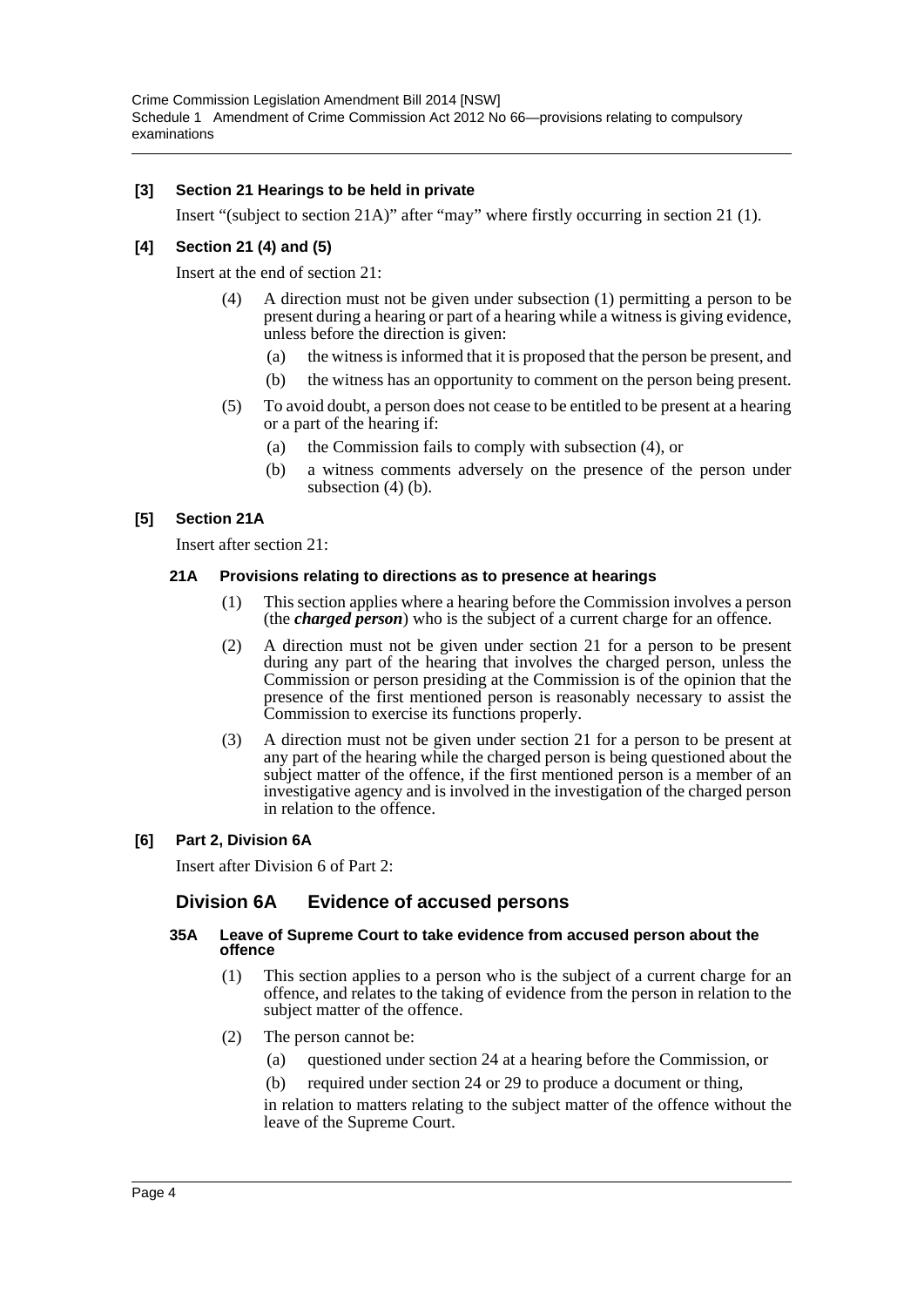(3) Evidence obtained pursuant to leave granted for the purposes of this section cannot be used against the person in any civil or criminal proceeding (other than a proceeding for an offence against this Act or an offence relating to the falsity of evidence given by the witness) or in any disciplinary proceeding, but is not inadmissible as against other persons.

**Note.** See section 39A (3) and (4) for derivative evidence.

- (4) The Commission may apply to the Supreme Court ex parte for leave supported by an affidavit of an officer of the Commission stating:
	- (a) that the officer:
		- (i) believes that the questioning or requirement is in the public interest notwithstanding that the questioning or requirement relates or may relate to the subject matter of the offence, and
		- (ii) suspects that the questioning or requirement is necessary to fully investigate the matter referred to in the copy of a notice accompanying a summons issued to the person, and
	- (b) the grounds on which the belief and suspicion are based.
- (5) The Supreme Court may grant leave if it is satisfied that any prejudicial effect that is likely to arise to the person's trial from the proposed questioning or requirement is outweighed by the public interest in using the Commission's powers to ensure that a matter referred to in the copy of a notice accompanying a summons issued to the person is fully investigated.
- (6) Leave may be granted unconditionally or subject to conditions imposed by the Supreme Court.
- (7) If leave is granted, the Commission must, before the person is questioned in relation to matters the subject of the grant of leave, serve on the person notice of the grant of leave.
- (8) The notice must inform the person of any right under another law to seek a review of the grant of leave and of the right to make an application for assistance under section 42.
- (9) Nothing in this section limits the application to an application for leave of any of the functions and procedures of the Supreme Court in relation to proceedings that may be dealt with ex parte before that Court.

### **[7] Section 39A**

Insert after section 39:

### **39A Derivative evidence**

- (1) Any further information, evidence, document or thing (the *derivative evidence*) obtained as a result of:
	- (a) the questioning under section 24 of a witness at a hearing before the Commission, or
	- (b) the production under section 24 or 29 of a document or thing,

(the *original evidence*) is not inadmissible in any civil or criminal proceeding or in any disciplinary proceeding.

- (2) Without limiting subsection (1), the derivative evidence is not inadmissible on the ground:
	- (a) that the original evidence had to be given or produced, or
	- (b) that the original evidence might incriminate the witness, or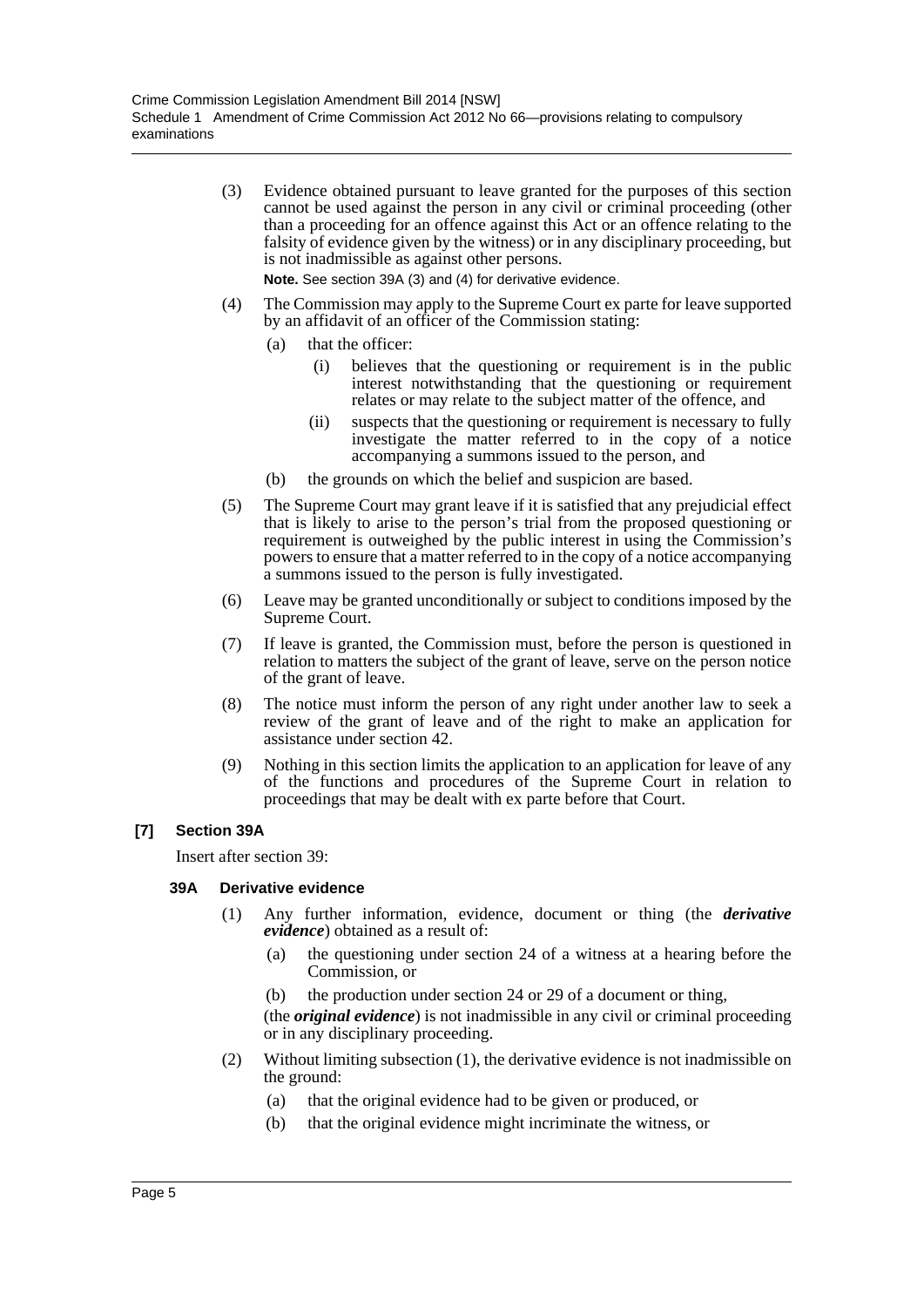- (c) that the witness was questioned (or required to produce the document or thing) in relation to the subject matter of the offence for which the witness was charged before the charge was laid, or
- (d) that the original evidence was obtained at a hearing when the witness was questioned (or required to produce the document or thing) pursuant to leave granted for the purposes of section 35A in relation to a particular offence and the original evidence related to another offence, being an offence with which the witness was not yet charged.
- (3) The derivative evidence is not admissible against the witness where the witness was questioned (or required to produce the document or thing) pursuant to leave granted for the purposes of section 35A in relation to the subject matter of the offence for which the witness was charged.
- (4) However, an exception under subsection (3) does not apply if the derivative evidence could have been obtained (or its significance understood) without the testimony of the witness.
- (5) Nothing in this section affects the operation of section 39.

# **[8] Section 42 Legal and financial assistance**

Insert after section 42 (2):

(2A) A person who proposes to make, or has made, an application for the review under another law of a decision of the Supreme Court to grant leave under section 35A may make an application to the Attorney General for the provision of assistance under this section in respect of the application for review.

# **[9] Section 45 Publication or disclosure of evidence**

Insert "and to the prosecutor" after "the person" where secondly occurring in section 45 (4) (b).

### **[10] Section 45 (5)**

Insert "and to the prosecutor" after "the person" where secondly occurring.

### **[11] Section 45 (6) and (7)**

Insert after section 45 (5):

- (6) This section has effect subject to section 45A.
- (7) In this section:

*publish* includes:

- (a) disclose to a person, and
- (b) in relation to evidence or a record of evidence—disclose any information directly contained in or implied from that evidence or record, except where the information could be obtained elsewhere.

# **[12] Sections 45A–45C**

Insert after section 45:

### **45A Disclosure of evidence of accused about offence for which charged**

- (1) This section applies where:
	- (a) evidence involving the subject matter of an offence (the *offence concerned*) is given before the Commission, and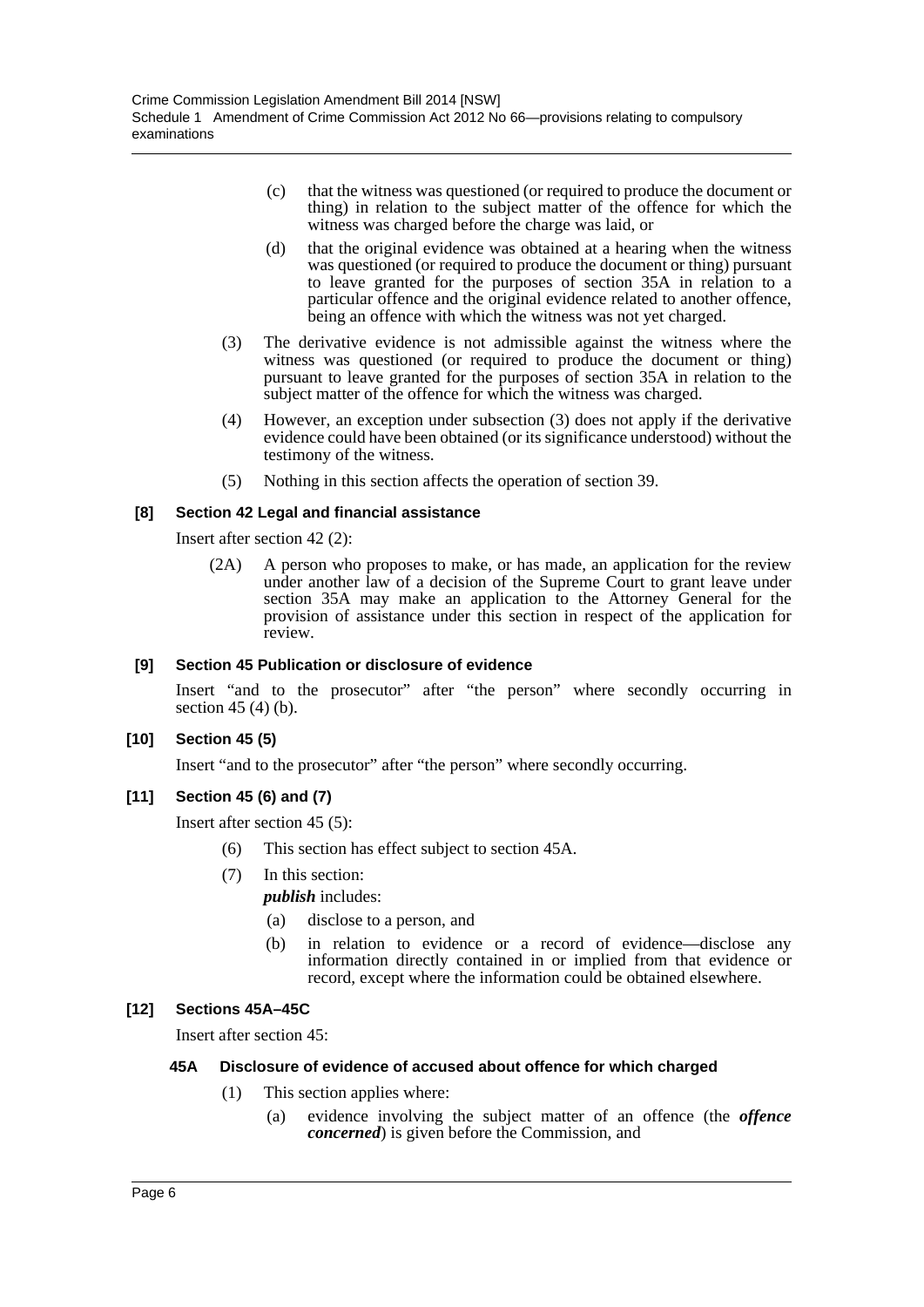- (b) the evidence was provided by a person (the *witness*) who is at that time the subject of a current charge for the offence concerned, and
- (c) the witness objected to providing the evidence.
- (2) The Commission must not allow any of the evidence or a record of any of the evidence to be disclosed to a member of an investigative agency or a prosecutor if the member of the agency or the prosecutor is involved in the investigation or prosecution of the offence concerned.
- (3) Subject to subsection (2), the Commission may direct any of the evidence or a record of any of the evidence to be disclosed to a member of an investigative agency, if:
	- (a) the Commission considers the disclosure is desirable in the interests of justice, and
	- (b) the Commission restricts the use of the disclosed evidence or record of evidence so that it is used only in the investigation or prosecution of:
		- (i) the witness for an offence against a provision of this Act or an offence related to the falsity of the evidence given by the witness, or
		- (ii) the witness for an offence, other than the offence concerned, or
		- (iii) a person other than the witness, and
	- (c) before the evidence was given, the Commission informed the witness of the Commission's power to direct disclosure to a member of an investigative agency under this subsection.
- (4) Despite subsection (2), the Commission may direct any of the evidence or a record of any of the evidence to be disclosed to the Director of Public Prosecutions for the purposes of:
	- (a) a request or advice to the Attorney General in respect of granting the witness indemnity from prosecution in relation to the matter the subject of the current charge, or
	- (b) advice to the Attorney General on a proposed undertaking by the Attorney General under section 33 of the *Criminal Procedure Act 1986* in relation to the evidence.
- (5) The Commission may make orders placing restrictions or further restrictions on the further disclosure of any evidence or record of evidence allowed to be disclosed under subsection (3) or (4).
- (6) A person must not make a disclosure in contravention of an order made under subsection (5).

Maximum penalty: 100 penalty units or imprisonment for 2 years, or both.

(7) A reference in this section to the disclosure of evidence or a record of evidence includes a reference to disclosure of any information directly contained in or implied from that evidence or record, except where the information could be obtained elsewhere.

### **45B Disclosure of evidence to DPP for indemnities and undertakings**

The Commission may direct any of the evidence or a record of any of the evidence given before the Commission by a person in relation to a matter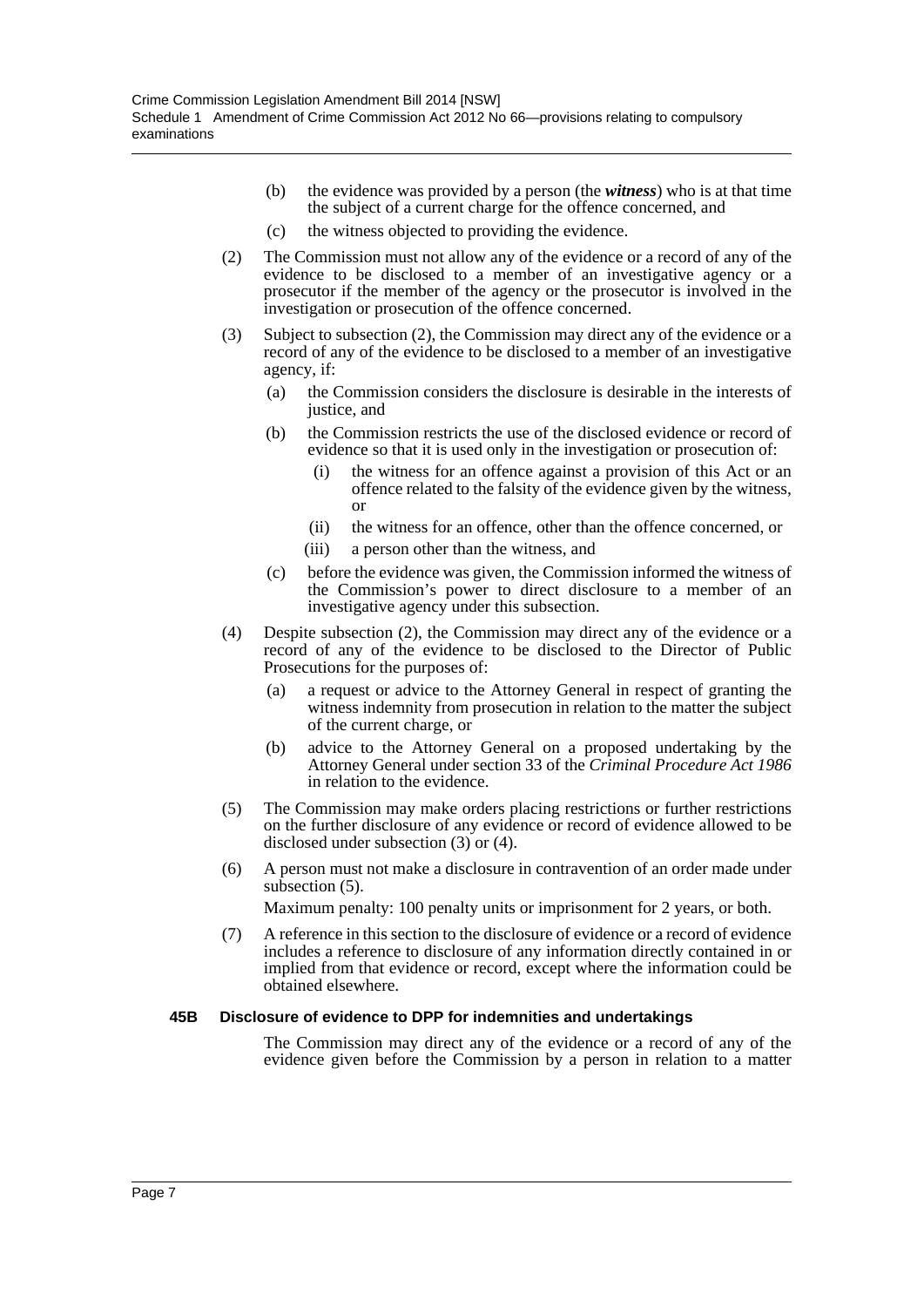about which the person was subsequently charged with an offence to be disclosed to the Director of Public Prosecutions for the purposes of:

- (a) a request or advice to the Attorney General in respect of granting the person indemnity from prosecution in relation to the matter the subject of the charge, or
- (b) advice to the Attorney General on a proposed undertaking by the Attorney General under section 33 of the *Criminal Procedure Act 1986* in relation to the evidence.

### **45C Stay of proceedings**

- (1) This section applies when a court is considering an application for a stay of proceedings arising from the compulsory examination of a person before the Commission or from the disclosure of any evidence or a record of any evidence given before the Commission.
- (2) The court must consider whether any of the following matters (whether individually or in any combination and without limitation) have led, or have a real potential to lead, to unfair consequences for a person's trial for an offence:
	- (a) the questions asked and answers given during the hearing concerned,
	- (b) whether the person was the subject of a current charge for the offence at the time of the hearing,
	- (c) the role of any member of an investigative agency attending the hearing in the investigation of the offence,
	- (d) the nature and results of any steps taken by members of an investigative agency in the investigation as a result of access (if any) to compulsorily obtained material,
	- (e) the availability of independent sources of any evidence alleged to be derived from compulsorily obtained material,
	- (f) the extent to which any prosecutor has had access to compulsorily obtained material,
	- (g) the role in the investigation of the offence of any member of an investigative agency who has been given access to a transcript or other record of evidence.
- (3) None of the following matters is capable of giving rise to a presumption that there is a fundamental defect in criminal proceedings against a person for an offence in respect of which the Commission has exercised any of its powers:
	- (a) the fact that the Commission examined the person about the subject matter of the offence, whether or not the person was the subject of a current charge for the offence,
	- (b) the fact that a transcript or other record of proceedings before the Commission was given to an investigative agency, whether before or after the person was charged with the offence,
	- (c) the fact that a transcript or other record of proceedings before the Commission was given to a prosecutor, whether before or after the person was charged with the offence,
	- (d) the fact that a transcript or other record of proceedings before the Commission was given to a prosecutor of another offence,
	- (e) the fact that there has been a failure to comply with section 21A (3),
	- (f) the fact that another person has been examined by the Commission,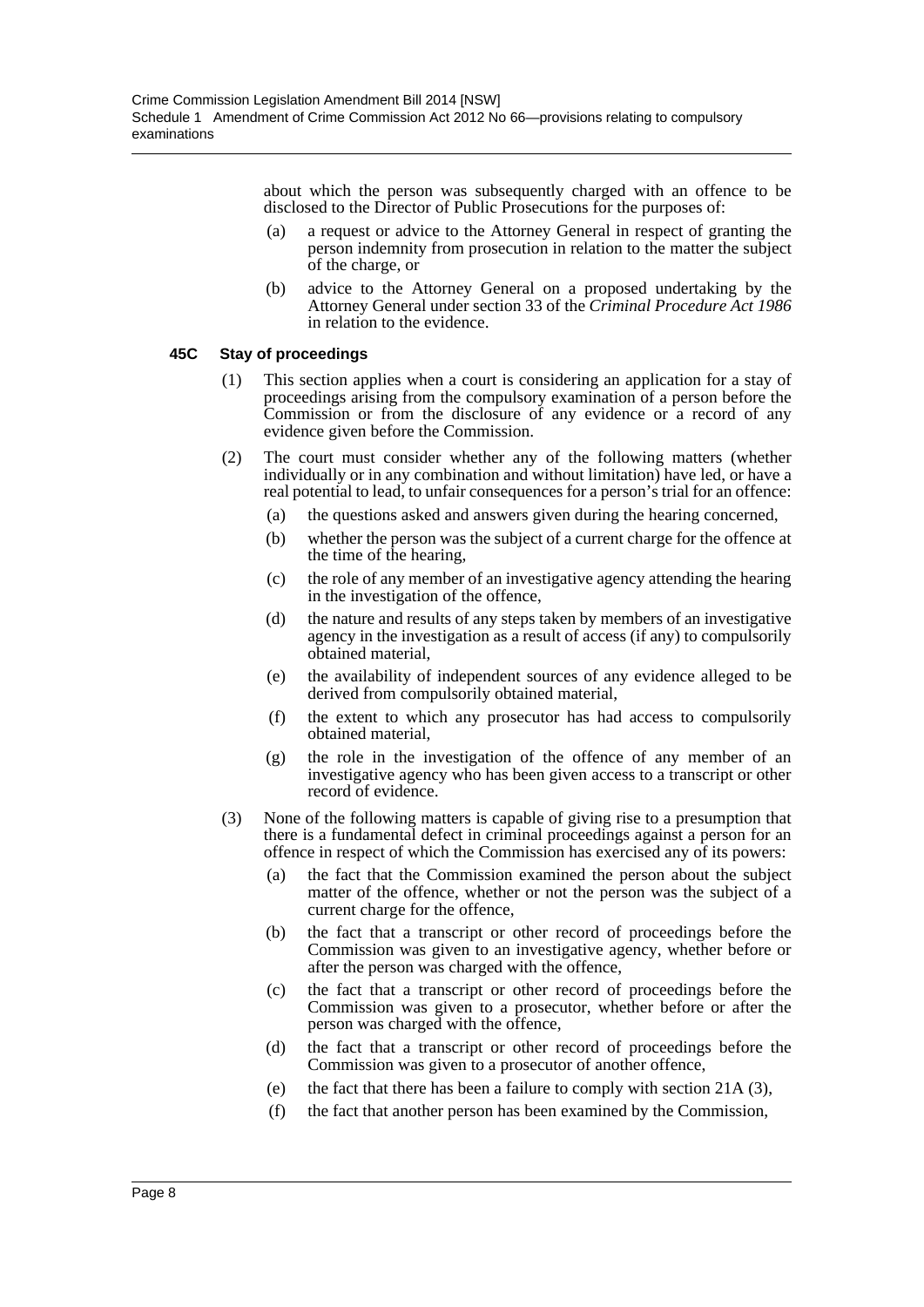- (g) in the case of an offence against this Act or an offence relating to the falsity of evidence—the fact that a transcript or other record of proceedings before the Commission was given to an investigative agency or prosecutor at any time,
- (h) the fact that evidence has been derived from the holding of a hearing or from the dissemination of a record or other record of a hearing.

# **[13] Schedule 4 Savings, transitional and other provisions**

Insert after Part 3:

# **Part 4 Provisions relating to Crime Commission Legislation Amendment Act 2014**

# **12 Presence at hearing before Commission**

Section 4 (1A), as inserted by the *Crime Commission Legislation Amendment Act 2014*, is declared to be for the avoidance of doubt and is accordingly taken to have always been in force.

# **13 Stay of proceedings**

- (1) Section 45C applies in relation to proceedings pending immediately before the commencement of that section, as well as to proceedings commenced on or after the commencement of that section.
- (2) Section 45C applies in relation to applications pending immediately before the commencement of that section for a stay of proceedings, as well as to applications for a stay of proceedings made on or after the commencement of that section.
- (3) Section 45C applies to acts or omissions relating to proceedings held, or evidence obtained, under the *New South Wales Crime Commission Act 1985* in the same way as it applies to proceedings held, or evidence obtained, under this Act.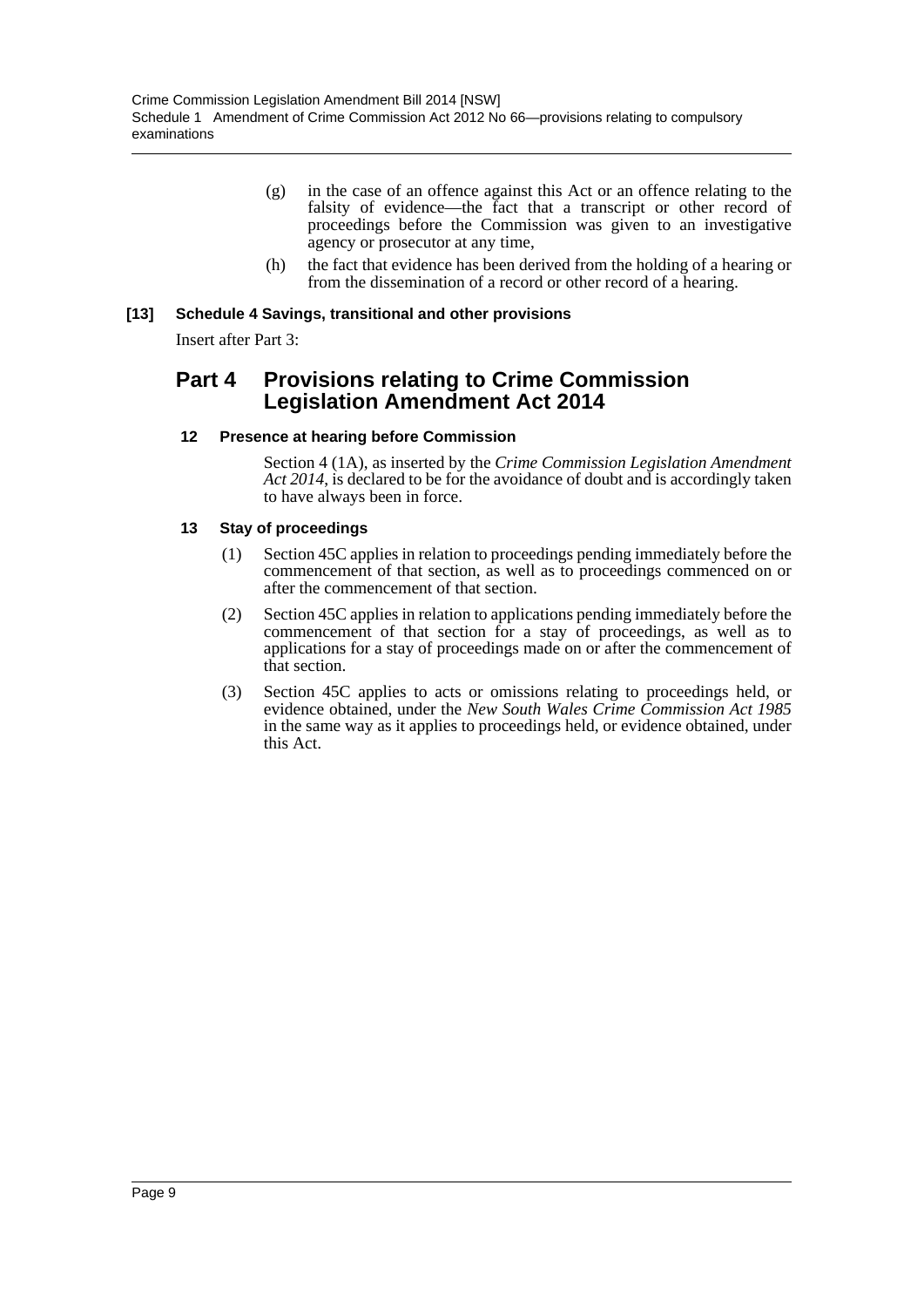# <span id="page-10-0"></span>**Schedule 2 Amendment of Crime Commission Act 2012 No 66—provisions relating to working with interstate and Commonwealth persons or authorities and other matters**

# **[1] Section 13 Liaison with other bodies**

Insert "or country" after "Territory" in section 13 (a).

# **[2] Section 17 Search warrants**

Omit section 17 (1). Insert instead:

- (1) An executive officer may apply to an authorised officer for the issue of a search warrant if:
	- (a) the Commission has reasonable grounds for suspecting that there is, or within one month may be, in or on any premises things of a relevant kind, and
	- (b) the Commission believes on reasonable grounds that, if a summons were issued for the production of the things, the things might be concealed, lost, mutilated or destroyed.

#### **[3] Section 33 Applications to Supreme Court for review of Commission's decisions concerning entitlement to refuse to take oath or affirmation, produce documents or things or answer questions**

Insert at the end of section 33 (1) (b):

- , or
- (c) to comply with a requirement to take an oath or affirmation, to answer a question or to produce a document or thing at a hearing referred to in section 24.

### **[4] Section 35 Time for commencing prosecutions**

Insert at the end of the section:

- (2) A prosecution for an offence under section 25 (2) must not be commenced in respect of a refusal or failure by a person to take an oath or affirmation, to answer a question or to produce a document or thing:
	- (a) if the person has claimed to be entitled to refuse to take an oath or affirmation, answer the question or produce the document or thing, and the Commission decides that, in its opinion, the claim is not justified until the expiration of the period of 5 days (excluding days on which the appropriate Registry of the Supreme Court is closed) immediately after the Commission has notified the person of the decision, or
	- (b) if the person has made an application to the Supreme Court under this Division for a review of such a decision of the Commission—until the application and any appeal from an order made by the Supreme Court on the application have been determined or otherwise disposed of.

# **[5] Section 51 Functions of the Management Committee**

Omit "section 54" wherever occurring in section 51 (1) (a), (b), (b1) and (c).

Insert instead "section 54 (1)".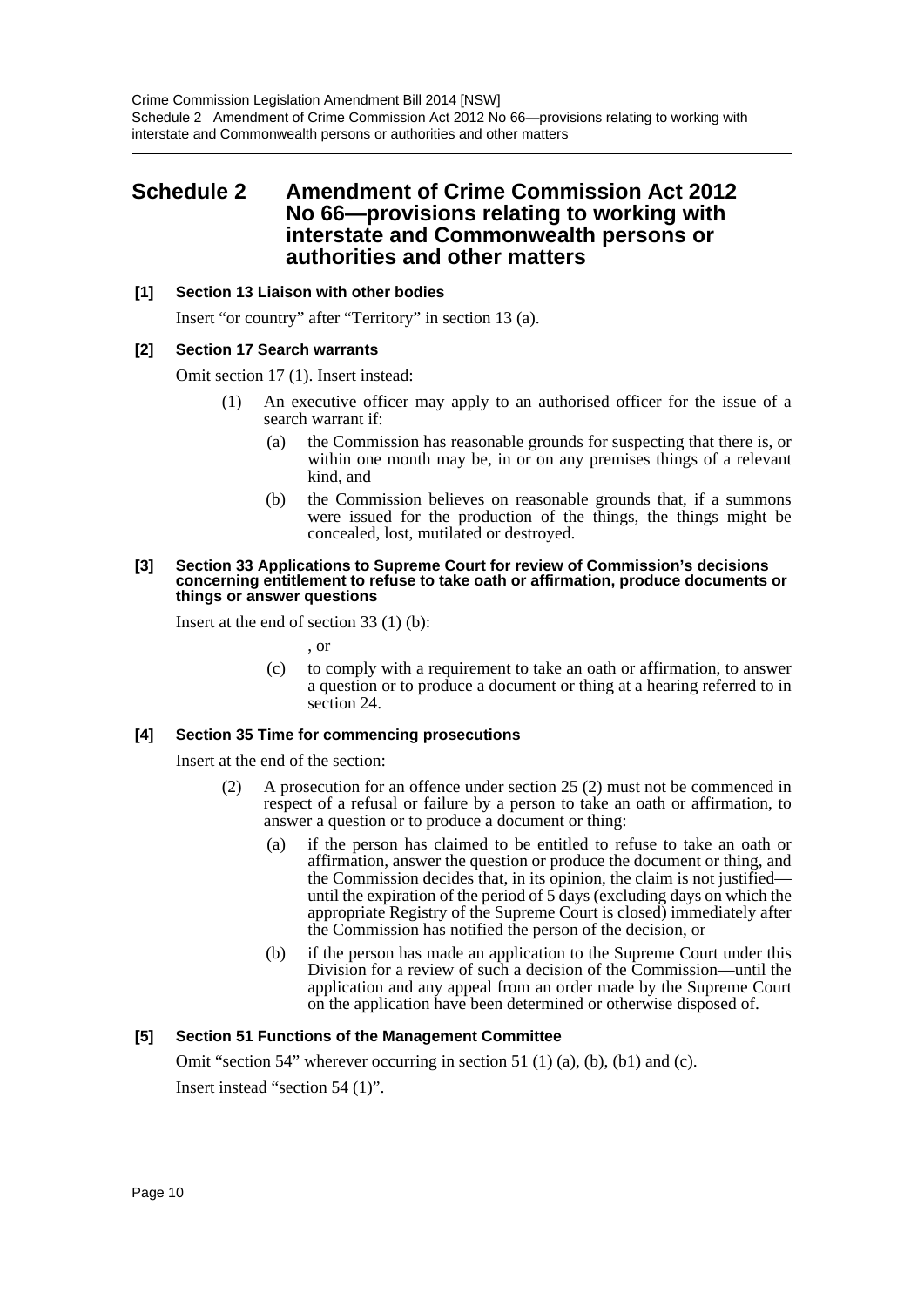# **[6] Section 51 (1) (c1)**

Insert after section 51 (1) (c):

(c1) to refer (by a written notice in accordance with section  $54$  (1A)) to the Commission for investigation matters (*joint task matters*) relating to the subject of co-operation approved under section 10 (1) (g), and

### **[7] Section 51 (2)**

Insert "under subsection  $(1)$   $(a)$ ,  $(b)$ ,  $(b1)$  or  $(c)$ " after "investigation" where firstly occurring.

# **[8] Section 51 (3)**

Insert after section 51 (2):

- The Management Committee is not to refer a matter to the Commission for investigation under subsection (1) (c1) unless it is satisfied that:
	- (a) the use of the Commission's powers appears to be necessary for the Commission to fully investigate the joint task matters, and
	- (b) it is in the public interest that the Commission investigate the joint task matters, and
	- (c) the joint task matters are matters that may be the subject of a referral under subsection  $(1)$   $(a)$ ,  $(b)$  or  $(b1)$  or that are connected with this State and are comparable in seriousness to matters that may be so referred, and
	- (d) the joint task matters are sufficiently serious or prevalent to warrant the investigation by the Commission.

### **[9] Section 53 Limitations on references or renewal of reference**

Omit "or criminal activity of a criminal group" from section 53 (a).

Insert instead ", criminal activity of a criminal group or joint task matter".

### **[10] Section 54 Notices referring matters for investigation**

Insert after section 54 (1):

- (1A) The notice referring a joint task matter referred to in section 51 (1) (c1):
	- (a) must specify the person or authority with whom the Commission is approved to work in co-operation, and
	- (b) must specify the general nature of the joint task matters, and
	- (c) must set out the general purpose of the approval and the referral.

### **[11] Section 56 Commission may request reference**

Omit "or criminal activity of a criminal group" from section 56 (1) (a).

Insert instead ", criminal activity of a criminal group or joint task matter".

### **[12] Section 71 Functions**

Omit "section 51 (1) (a)–(c)" from section 71 (2) (a). Insert instead "section 51 (1) (a)–(c1)".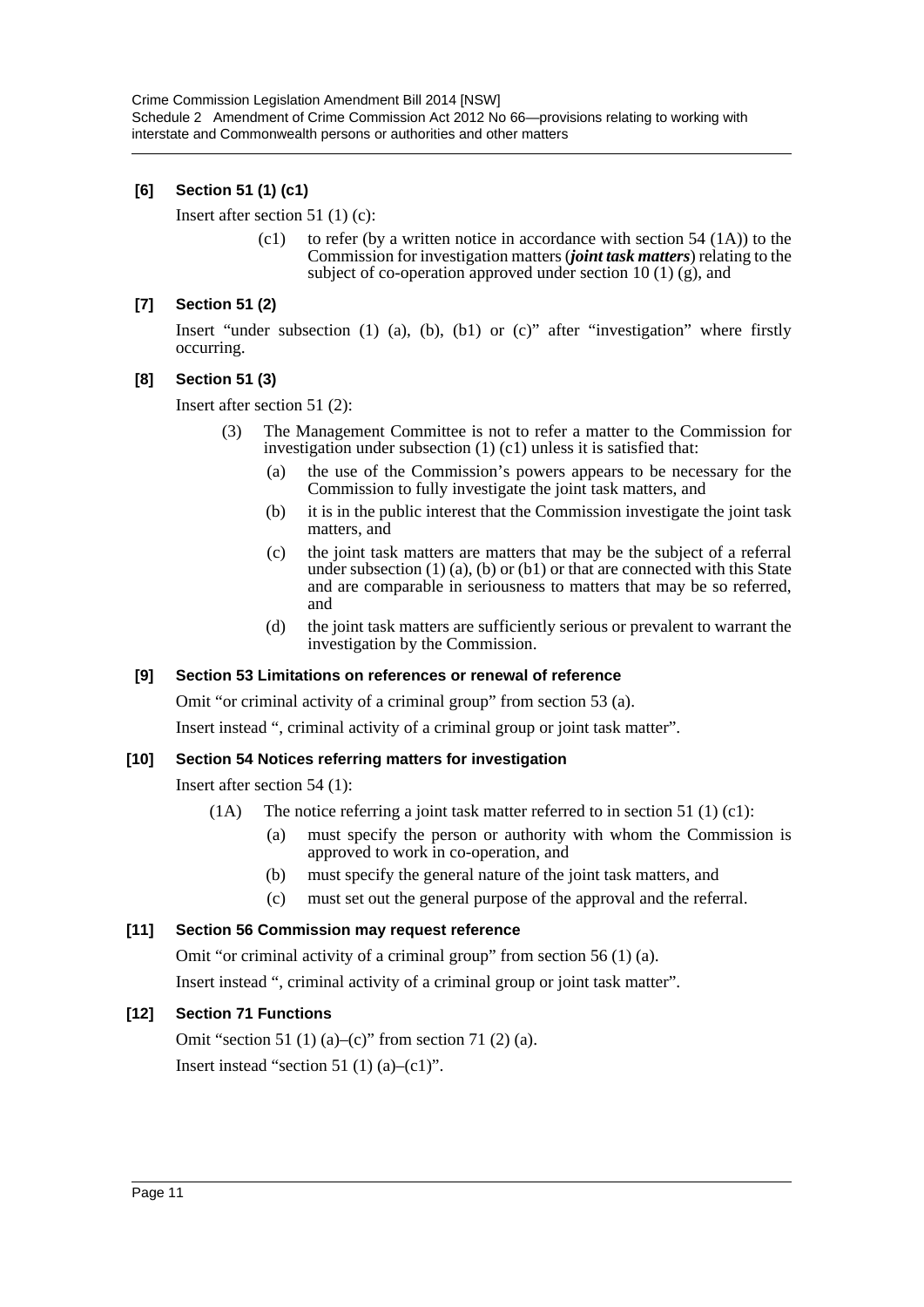# **[13] Section 75 Disclosure of certain financial information**

Insert after section 75 (2):

(3) A person engaged by the Commission as a consultant under section 74 (2) is not required to comply with subsection (1) if the Commission waives the requirement in relation to the person or a class of persons of which the person is a member.

### **[14] Section 82 Annual report**

Omit section 82 (2) (c).

# **[15] Section 82 (2A)**

Insert after section 82 (2):

(2A) A report by the Commission under this section in relation to a year may also include recommendations for changes in the laws of the State, or for administrative action, that, as a result of the exercise of its functions, the Commission considers should be made.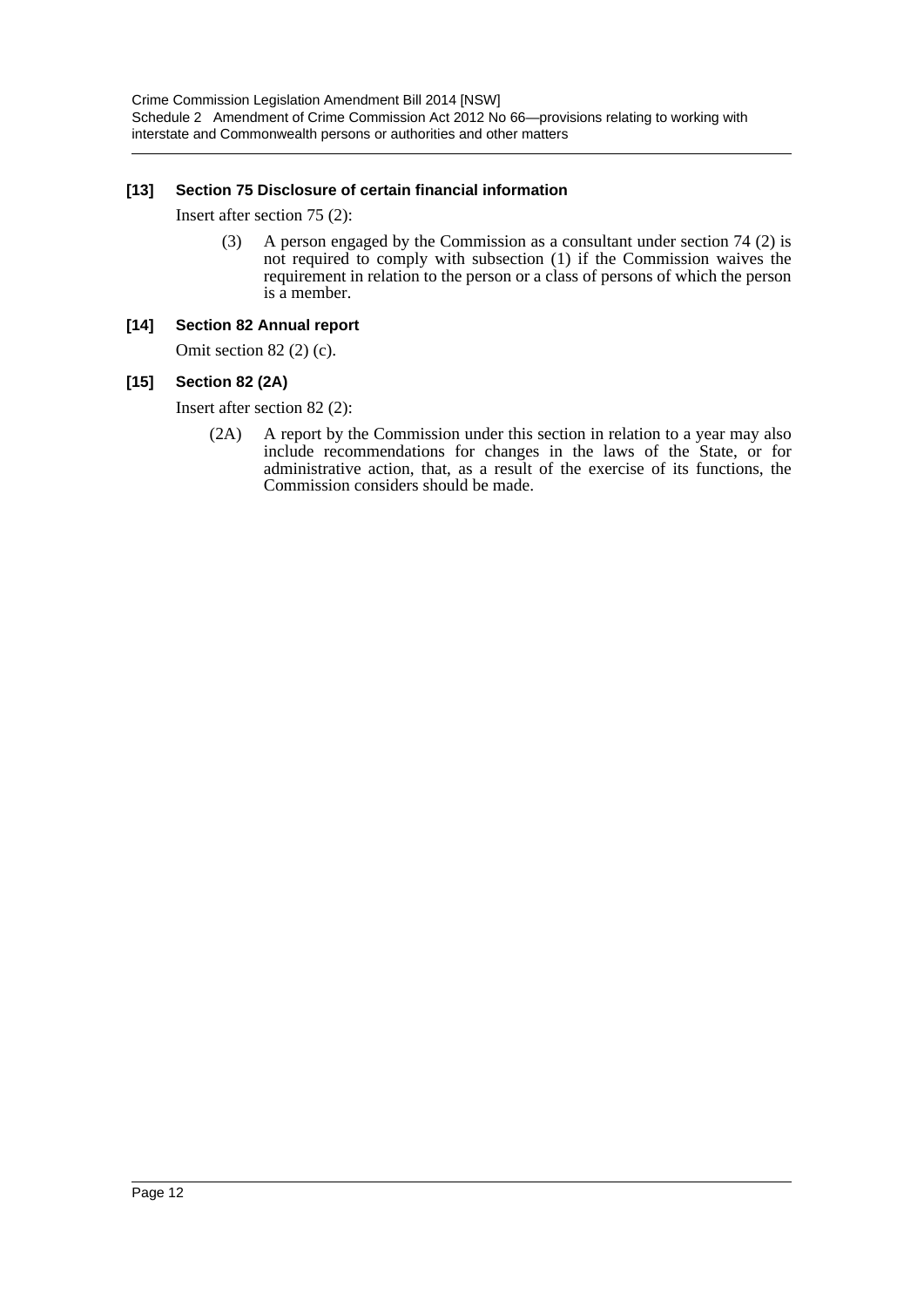# <span id="page-13-0"></span>**Schedule 3 Amendment of Crimes (Appeal and Review) Act 2001 No 120—provisions relating to compulsory examinations before the Crime Commission**

# **[1] Section 79 Consideration of applications**

Insert after section 79 (3A):

- (3B) This section does not authorise a direction to be given, or a referral to be made to the Court of Criminal Appeal, if the Supreme Court is satisfied that the grounds for the direction or referral arise only from:
	- (a) the fact that the convicted person was:
		- (i) questioned under section 24 of the *Crime Commission Act 2012*, or
		- (ii) required under section 24 or 29 of that Act to produce a document or thing, or
	- (b) either or both of the following:
		- (i) evidence obtained directly from that questioning or requirement,
		- (ii) any further information, evidence, document or thing obtained as a result of the questioning or the production of the document or thing.

# **[2] Schedule 1 Savings, transitional and other provisions**

Insert after Part 10:

# **Part 11 Provisions consequent on the enactment of Crime Commission Legislation Amendment Act 2014**

#### **23 Pending applications to Supreme Court for inquiry into a conviction or sentence**

- (1) In this clause, *relevant application* means an application to the Supreme Court under section 78.
- (2) Section 79 (3B) applies in relation to relevant applications pending immediately before the commencement of that subsection, as well as to either or both of the following:
	- (a) relevant applications made on or after the commencement of that subsection,
	- (b) any action proposed to be done by the Supreme Court on or after that commencement when acting on its own motion under section 79.
- (3) A reference in section 79 (3B):
	- (a) to section 24 of the *Crime Commission Act 2012* is taken to include a reference to section 16 of the *New South Wales Crime Commission Act 1985*, and